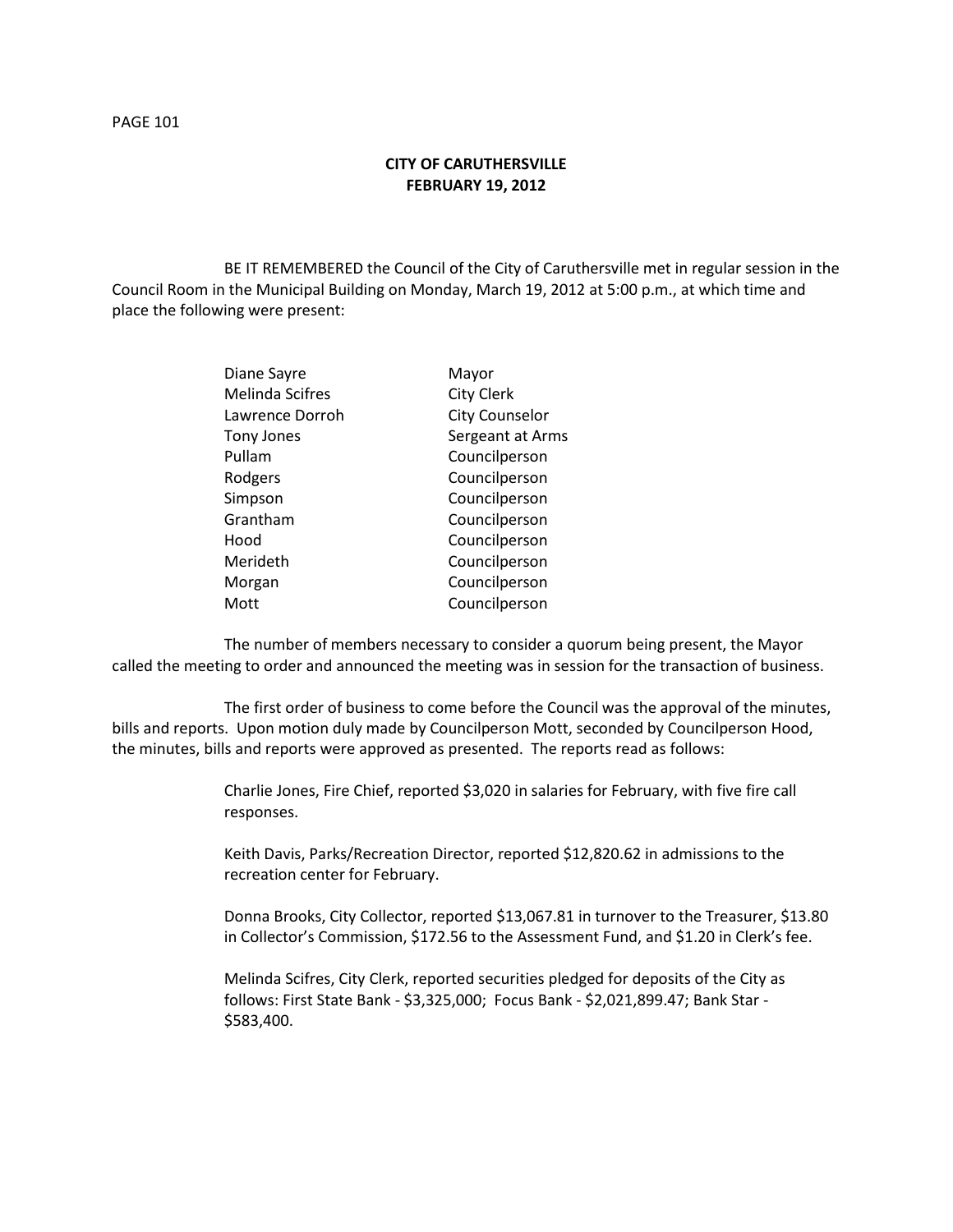Page 102

Paul Shaw, Water/Wastewater Manager, reported the following collections for February:

| \$64,122.95  | <b>Water Customers</b> | 2404 |
|--------------|------------------------|------|
| 18,448.02    | <b>Sewer Customers</b> | 2316 |
| 33,573.30    |                        |      |
| 808.42       |                        |      |
| 574.42       |                        |      |
| 3.00         |                        |      |
| .70          |                        |      |
| 11,493.70    |                        |      |
| \$129,024.51 |                        |      |
|              |                        |      |

Christi Watkins, Court Clerk, reported \$7,328.68 in turnover for fines, \$32.75 for JEF fund, \$32.74 for POST funds, and \$233.40 for CVC funds.

John Ferguson, Economic Developer for the County, then appeared before the Council to thank them for reviewing the report he had prepared for them. He asked if there were any questions. Councilperson Hood asked if a location for the Men on the Move Project, the Farmer's Market, had been determined. Mr. Ferguson reported the parking lot next to the exchange building has been discussed. He then presented a letter requesting support from the Council for the Men on the Move project. Mayor Sayre then thanked Mr. Ferguson for his efforts, and the \$586,211 in funds he has been able to acquire for the City.

Councilperson Morgan reported five fire calls have been answered by the Fire Department in the last two weeks. The Fire Chief and two firemen have gone to Appleton, Wisconsin to pick up the new fire truck, and will be back on Wednesday. The Open House will be held from 2-4 on Sunday for the Public Safety Building.

Councilperson Hood then motioned to approve the adjustment report in the amount of \$1,384.15 for the Water Department. Councilperson Mott seconded, and motion carried.

Terry Rushing, Operations Supervisor, reported he is preparing the specifications on Bushey and Playground Road resurfacing. These should be completed by Tuesday. Mr. Rushing will get with the attorney to prepare the bid.

Keith Davis, Parks/Recreation Director, reported he is still working on the parks for the spring season. The baseball sign-up is ending and try-outs will held this week.

Terry Rushing then reported one house is being demolished and hauled away. He has more that are ready to be demolished, and one has been turned over to the Building Commissioner to determine what need to be done with the house.

Mr. Rushing reported to build a sidewalk south of the Public Safety Building would cost between \$1,300 - \$1,500 with the City crews doing the work. This project will begin as soon as possible.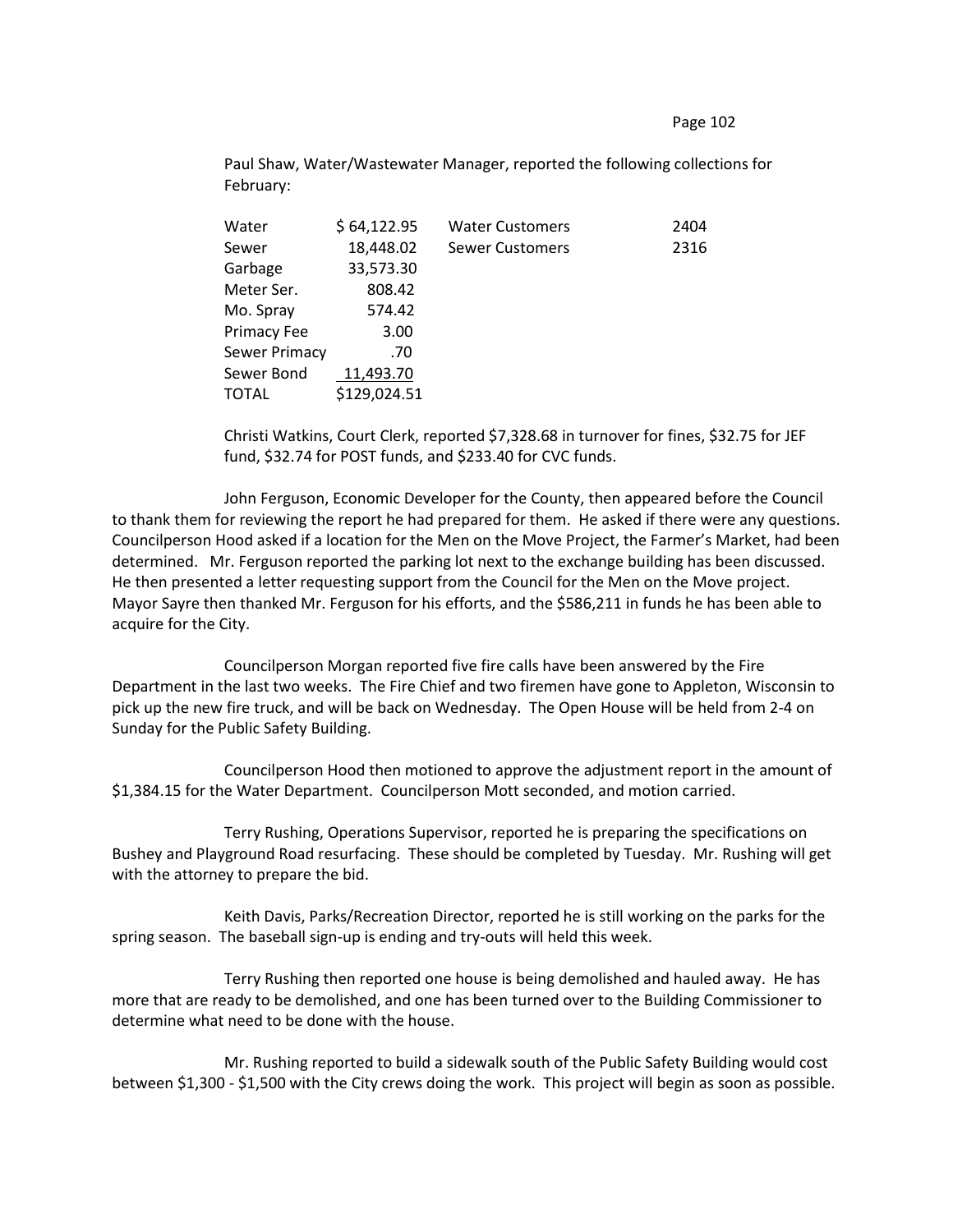#### Page 103

Charles Cain then appeared before the Council regarding the mosquito problem. Mr. Cain asked if the City should consider starting early on this program, since the previous year had so much flooding. Mr. Rushing reported the chemical has been ordered and received. Once the sprayer has been checked by the manufacturer, the spraying will begin.

Mr. Rushing then reported the bid opening for the tractor, disk, and honey wagon for the sewer treatment plant will be on Friday, March 23, at 2:00 p.m.

The next item of business to come before the Council was the discussion of Bill No. 2012-02, regarding the Prosecuting Attorney for the City. Counselor Dorroh reported he did not file for the position this year, and the proposed Ordinance will allow the City to appoint an attorney to the position, and set a salary. The statute provides for an appointed position in a Third Class City.

After discussion, Councilperson Rodgers offered and moved the approval of the following ordinance; and the same was read by title only as it had been posted for public viewing. The first reading by title was read as follows:

### **BILL NO. 2012-02 ORDINANCE NO. 2012-02**

# **AN ORDINANCE PROVIDING FOR APPOINTMENT OF THE CITY PROSECUTING ATTORNEY AND ESTABLISHING THE SALARY FOR SUCH APPOINTED POSITION**

After discussion the unanimous consent of the Council is asked for a second reading of Bill No. 2012-02, which is granted and Bill No. 2012-02 is read the second time. The question before the Council now is shall Bill No. 2012-02 to be known as Ordinance no. 2012-02 pass and become law as read the second time, which resulted in the following vote on said question, to-wit:

| Hood     | Yes | Pullam   | Yes |
|----------|-----|----------|-----|
| Merideth | Yes | Rodgers  | Yes |
| Morgan   | Yes | Simpson  | Yes |
| Mott     | Yes | Grantham | Yes |

Upon the Mayor declaring that Bill No. 2012-02 to be known as Ordinance No. 2012-02 is passed and approved by the Council, the Mayor did approve the bill and affix her signature and was attested by the City Clerk.

Counselor Dorroh then reviewed Bill No. 2012-03 regarding the appointment of a Municipal Judge for the City with the Council. The current judge did file for the upcoming term. Any change would not be effective until his term is completed. The proposed ordinance provides that any subsequent term will be appointed, and the person appointed shall be licensed to practice law. The salary is set at \$1,500 per month for the judge to be appointed. The bill also provides \$100 for interim judges who will serve in case of illness.

After discussion, Councilperson Pullam offered and for the approval of the following ordinance; and the same was read by title only as it was posted for public viewing. The bill read as follows: